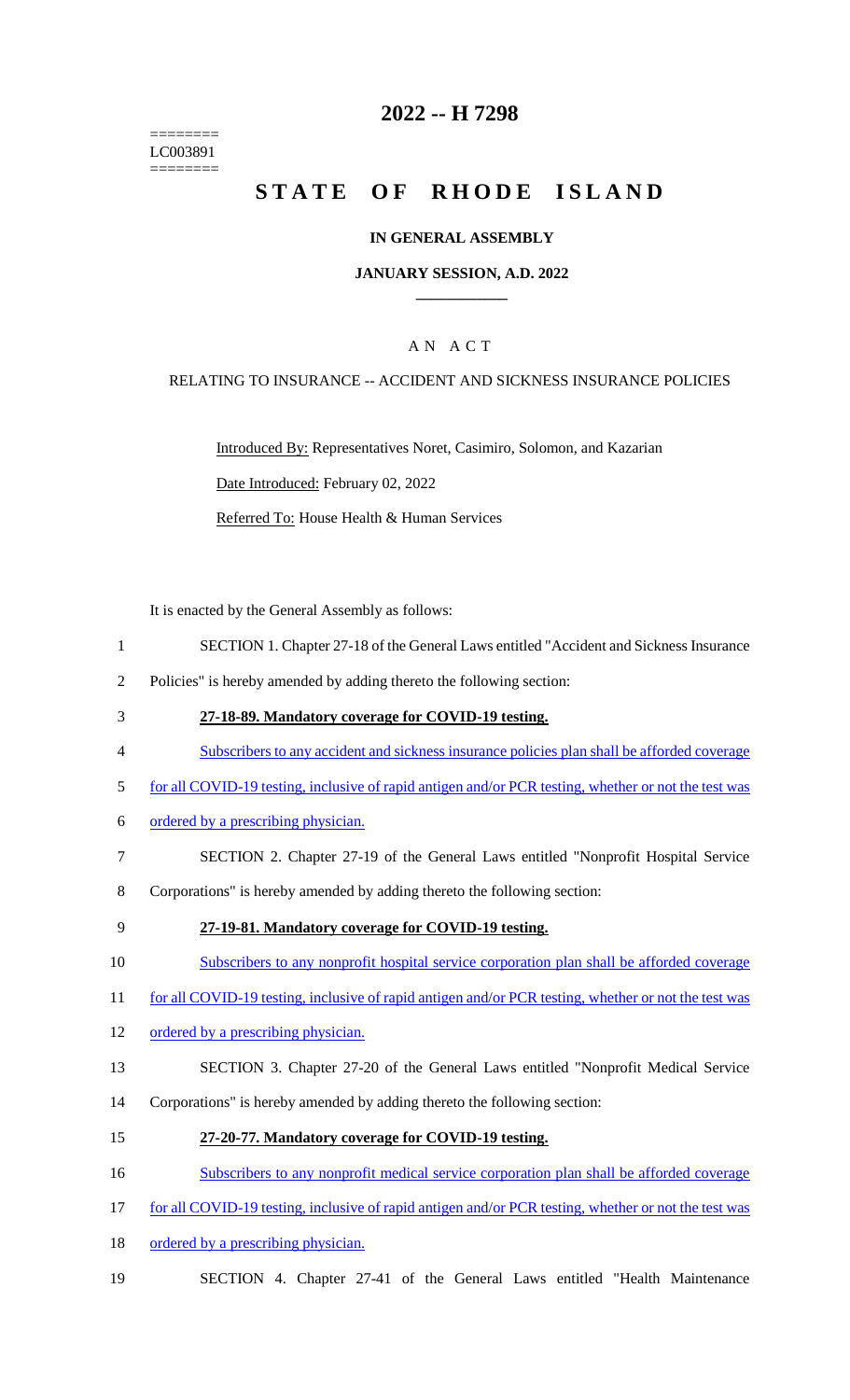- 1 Organizations" is hereby amended by adding thereto the following section:
- 2 **27-41-94. Mandatory coverage for COVID-19 testing.**
- 3 Subscribers to any health maintenance organization plan shall be afforded coverage for all
- 4 COVID-19 testing, inclusive of rapid antigen and/or PCR testing, whether or not the test was
- 5 ordered by a prescribing physician.
- 6 SECTION 5. This act shall take effect upon passage.

### ======== LC003891

========